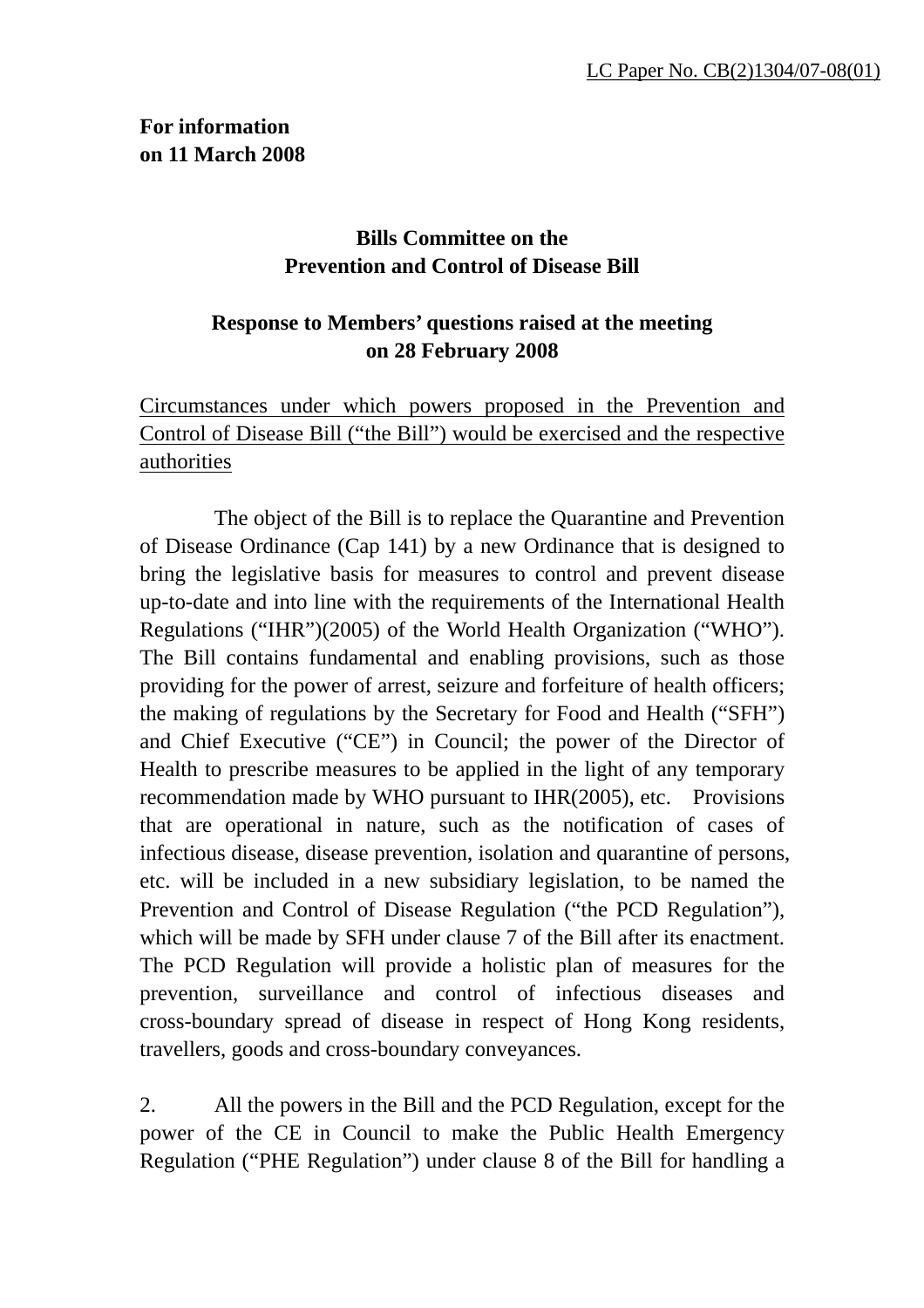public health emergency, can be exercised both in peacetime and during a state of public health emergency for the prevention and control of disease. The power of the CE in Council to make the PHE Regulation under clause 8 will only be exercised during a public health emergency. The PHE Regulation will provide additional powers to the Government to contain the disease outbreak within the shortest possible time. Such powers may include the power of access and disclosure of information, requisitioning of properties, etc. The PHE Regulation will be repealed once the state of public health emergency ceases to exist.

3. Authorities exercising the powers proposed in the Bill are shown below:

| <b>Clause</b>  | <b>Proposed power</b>                         | <b>Authority exercising</b> |
|----------------|-----------------------------------------------|-----------------------------|
|                |                                               | the power                   |
| 3              | Seize an article that is believed to be       | Health officer, with        |
|                | an infectious agent or containing an          | the written approval of     |
|                | infectious agent                              | Director of Health          |
| $\overline{4}$ | Forfeit an article that is taken into         | Health officer              |
|                | Hong Kong illegally                           |                             |
| 5(1)           | Stop, detain and arrest a person who   Health | officer<br><b>or</b>        |
|                | has committed or is committing an             | police officer              |
|                | offence under the Bill                        |                             |
| 5(2)           | Arrest a person who has obstructed            | The health officer, the     |
|                | or assisted in the obstruction of             | police officer, or the      |
|                | health<br>officers, etc. in the               | public officer or the       |
|                | performance of statutory functions            | person<br>appointed         |
|                |                                               | under the Bill who are      |
|                |                                               | being obstructed            |
| 6              | Arrest a person who escapes from              | Member of the staff of      |
|                | detention                                     | the hospital, place of      |
|                |                                               | isolation, etc. from        |
|                |                                               | which the person            |
|                |                                               | escapes; public officer     |
|                |                                               | appointed under the         |
|                |                                               | Bill; police officer;       |
|                |                                               | the<br>member<br>of         |
|                |                                               | Auxiliary Medical           |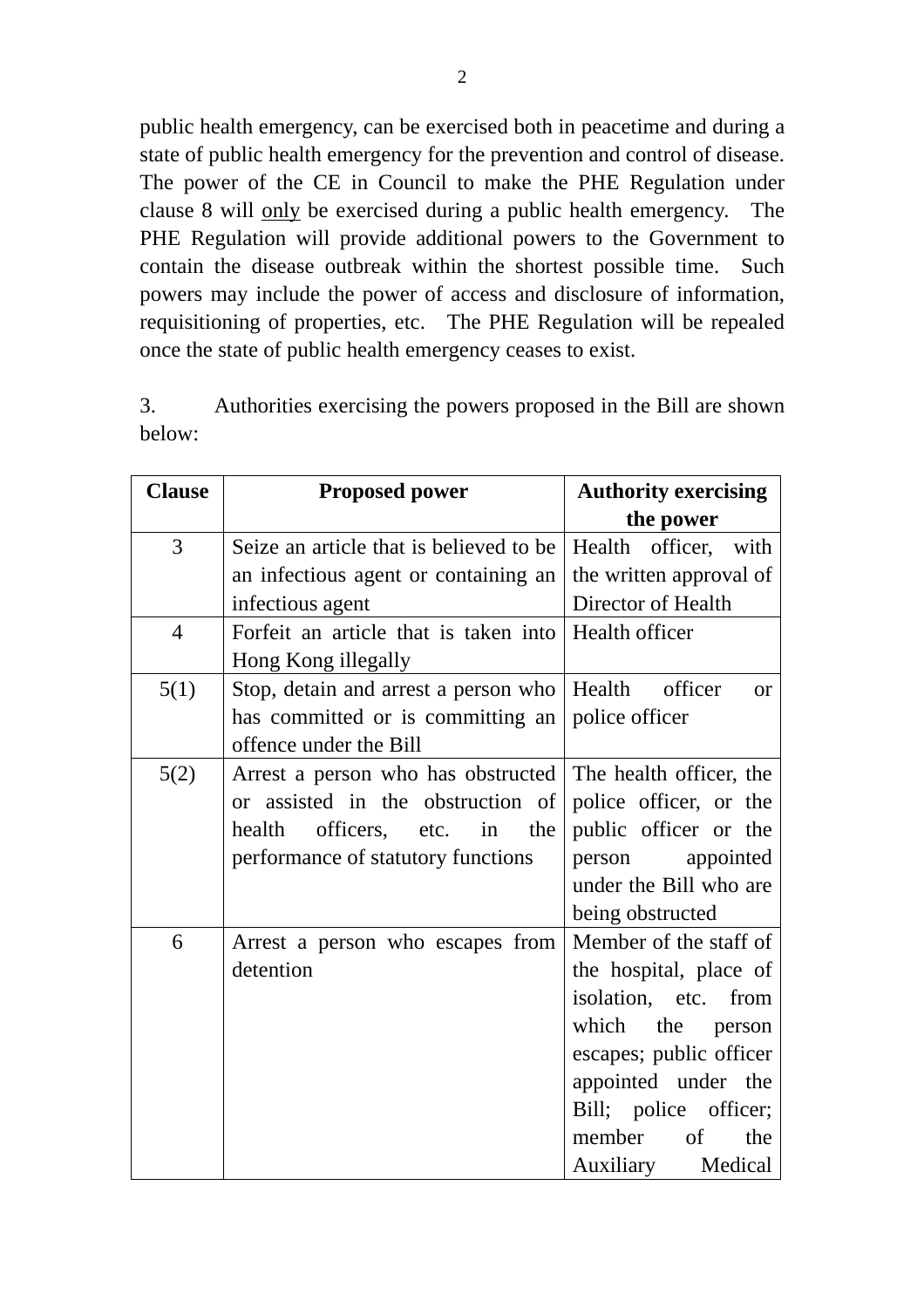| <b>Clause</b>  | <b>Proposed power</b>                                  | <b>Authority exercising</b> |
|----------------|--------------------------------------------------------|-----------------------------|
|                |                                                        | the power                   |
|                |                                                        | Service or Civil Aid        |
|                |                                                        | Service                     |
| $\overline{7}$ | Make regulations for the purposes of                   | <b>SFH</b>                  |
|                | the prevention of the introduction                     |                             |
|                | into, the spread in and<br>the                         |                             |
|                | transmission from, Hong Kong of                        |                             |
|                | any disease, source of disease or                      |                             |
|                | contamination, and the prevention of                   |                             |
|                | any disease                                            |                             |
| 8              | Make public health emergency CE in Council             |                             |
|                | regulations                                            |                             |
| 9              | Prescribe by an order published in Director of Health  |                             |
|                | the Gazette any measure to be                          |                             |
|                | applied in the light of any temporary                  |                             |
|                | recommendation made by the WHO                         |                             |
|                | pursuant to the IHR                                    |                             |
| 15             | Amend Schedules 1 and 2 of the Bill Director of Health |                             |
|                | by way of a notice published in the                    |                             |
|                | Gazette                                                |                             |

Defining "requisition" in the Bill

4. Members suggested adding a definition for "requisition" in the Bill to cover both deprivation of and interference with property. As explained at the meeting, the authorities cited in footnote 8 of LC Paper No. LS55/07-08 prepared by the Legal Service Division of the Legislative Council Secretariat show that "requisition" is not a technical legal term, and that it may refer to the taking of property in full ownership, the taking of possession of property, and the acquisition of a right to have property used in a particular manner without any taking of possession (*Australian United Steam Navigation Co v Shipping Control Board* [1945] CLR 508, 521, per Latham CJ, as cited in the above footnote). It is clear from these authorities that "requisition" in its ordinary meaning will cover deprivation of and interference with property, depending on the state of things in a particular case. An explicit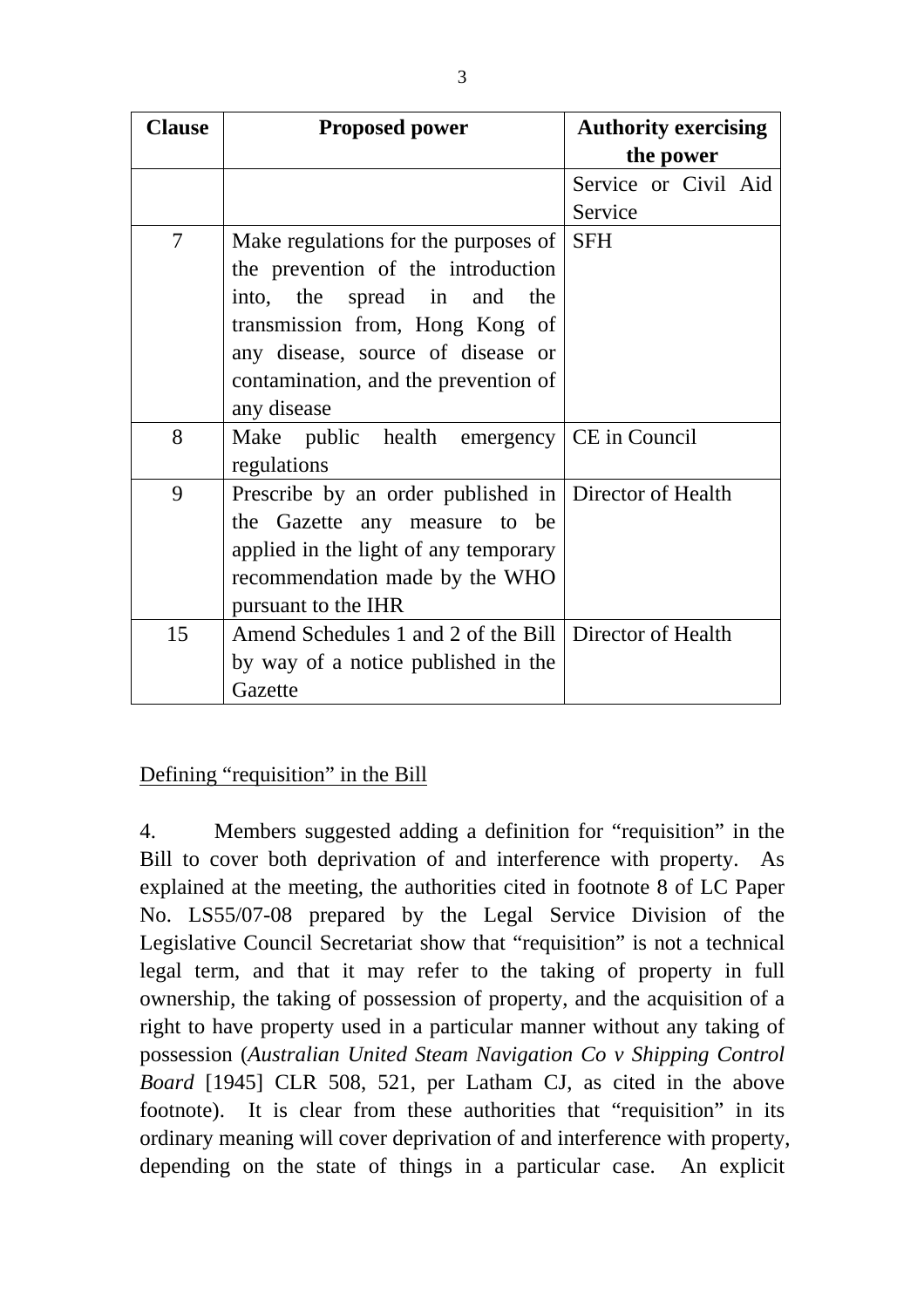definition of the term in the Bill does not seem to be necessary.

5. That said, to avoid doubt, we will provide a definition for "requisition" in the PHE Regulation with reference to the definitions of the term in other local legislation.

## Compensation scheme for requisition of properties in the PHE Regulation

6. Members suggested including in the PHE Regulation a compensation scheme for requisition of properties. In footnote 16 of LC Paper No. LS55/07-08 prepared by the Legal Service Division of the Legislative Council Secretariat, some examples of a "compensation scheme" in the existing legislation were referred to, namely sections  $6 - 8$ of the Oil Pollution (Land Use and Requisition) Ordinance (Cap 247) and section 9 of the Oil (Conservation and Control) Ordinance (Cap 264). These provisions provide for how compensation in cases of requisition will be determined, being "such compensation as is just having regard to all the circumstances of the case" in the case of Cap 247, and "such compensation as may be agreed or as may, in default of agreement, be determined by arbitration to be just having regard to all the circumstances of the particular case" in the case of Cap 264. Sections  $6 - 8$  of Cap 247 also provide for the procedure for making claims for compensation.

7. The PHE Regulation will provide for a similar compensation scheme in respect of requisition of properties. It will provide that any person who sustains loss or damage in consequence of or arising out of the exercise of any requisition power, or is entitled to the use of or rent from any requisitioned property, is entitled to recover such compensation as is just and equitable in the circumstances. It will also include the procedure for making claims for compensation, and a provision similar to clause 12(2) of the Bill, providing for resolution or determination of any dispute as to whether compensation is payable or the amount of compensation.

8. Like the compensation schemes provided for in Cap 247 and Cap 264, the compensation scheme in the PHE Regulation will not put a cap on the amount of compensation. The measure of compensation that it